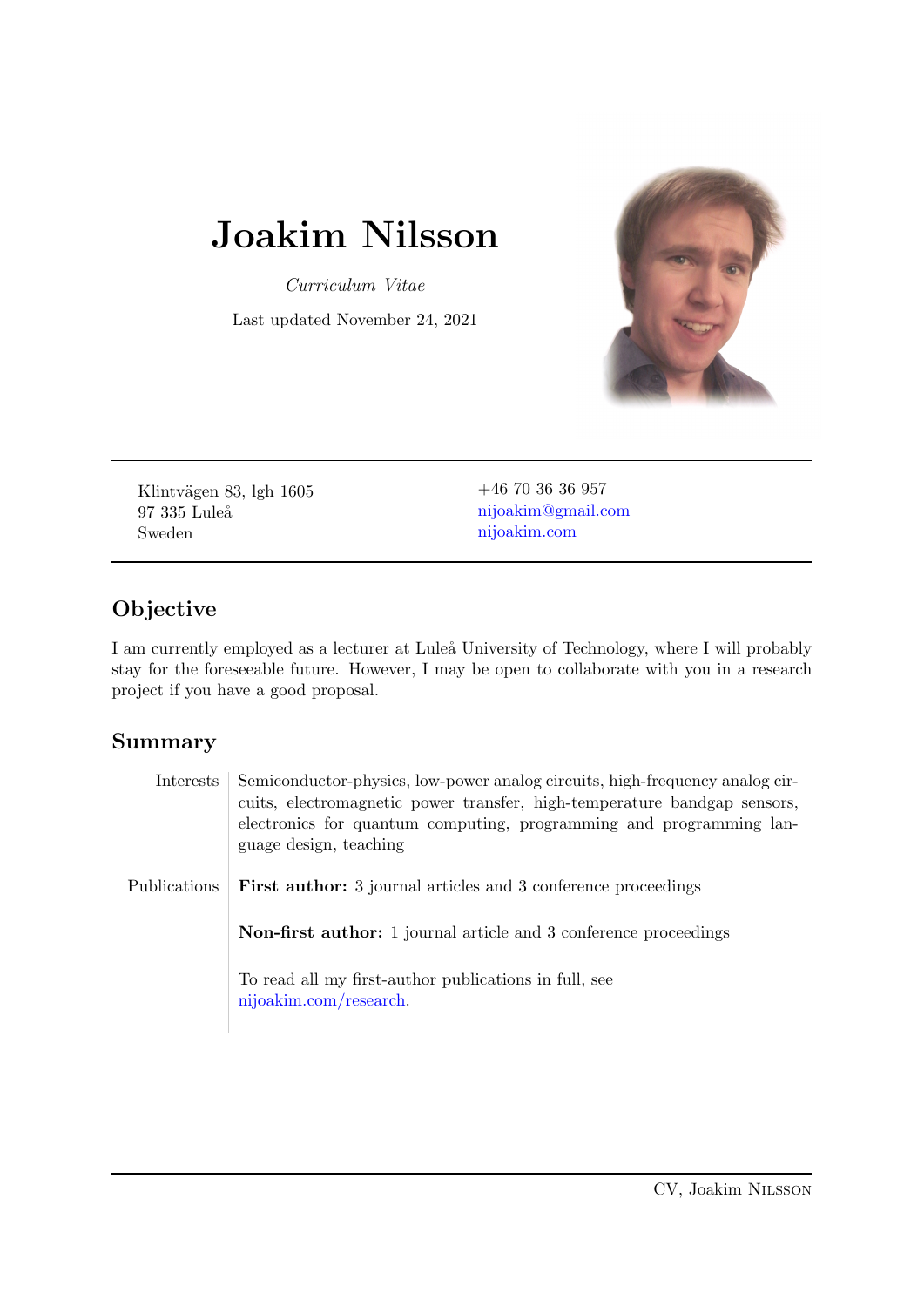#### Introduction

My first exposure to engineering was probably when I became an ignorant, self-taught programmer who wanted to learn how to make computer games at the age of 13 or so. On top of my excitement for computers, I had always been curious about how the universe worked and found my studies of the natural sciences to be tremendously exciting. I continued my programming hobby throughout high school, but it wasn't until I enrolled in the Engineering Physics and Electronics program at Luleå University of Technology (LTU) that my true love for science became apparent. Finally I was learning things such as the inner workings of the amplifiers in a sound system, how certain guitar playing techniques affect the harmonic content the sound being played, or how the weirdness of quantum mechanics makes our computers compute. From then on, I have been overwhelmed with how many thrilling aspects there are about pretty much every field, and how small the fraction of that is that I will have time to learn, be fascinated by, and play with during the course of a lifetime.

Having graduated from LTU with a MSc, I pursued a PhD at the very same place which has provided me with the intensely exciting opportunity to teach what I learn to both colleagues and students, as well as to learn from many very talented colleagues. In the later years, I have specialized mainly on engineering electronics, inventing integrated circuits for low-power temperature sensors which harvest energy from radio waves by utilizing millimeter-size chip coils whose geometries are very important for the power transfer efficiency. However, I feel that my knowledge about physics and the mysteries of the universe are just barely keeping up with my engineering skills. Therefore I would like to be involved in research projects in which I can develop my current skill-set, but also to transcend towards the physical aspects of semiconductors rather than merely puzzling them together in a circuit. If a potential collaboration also allows me to dive in into the field of microwave engineering, that would be a huge plus.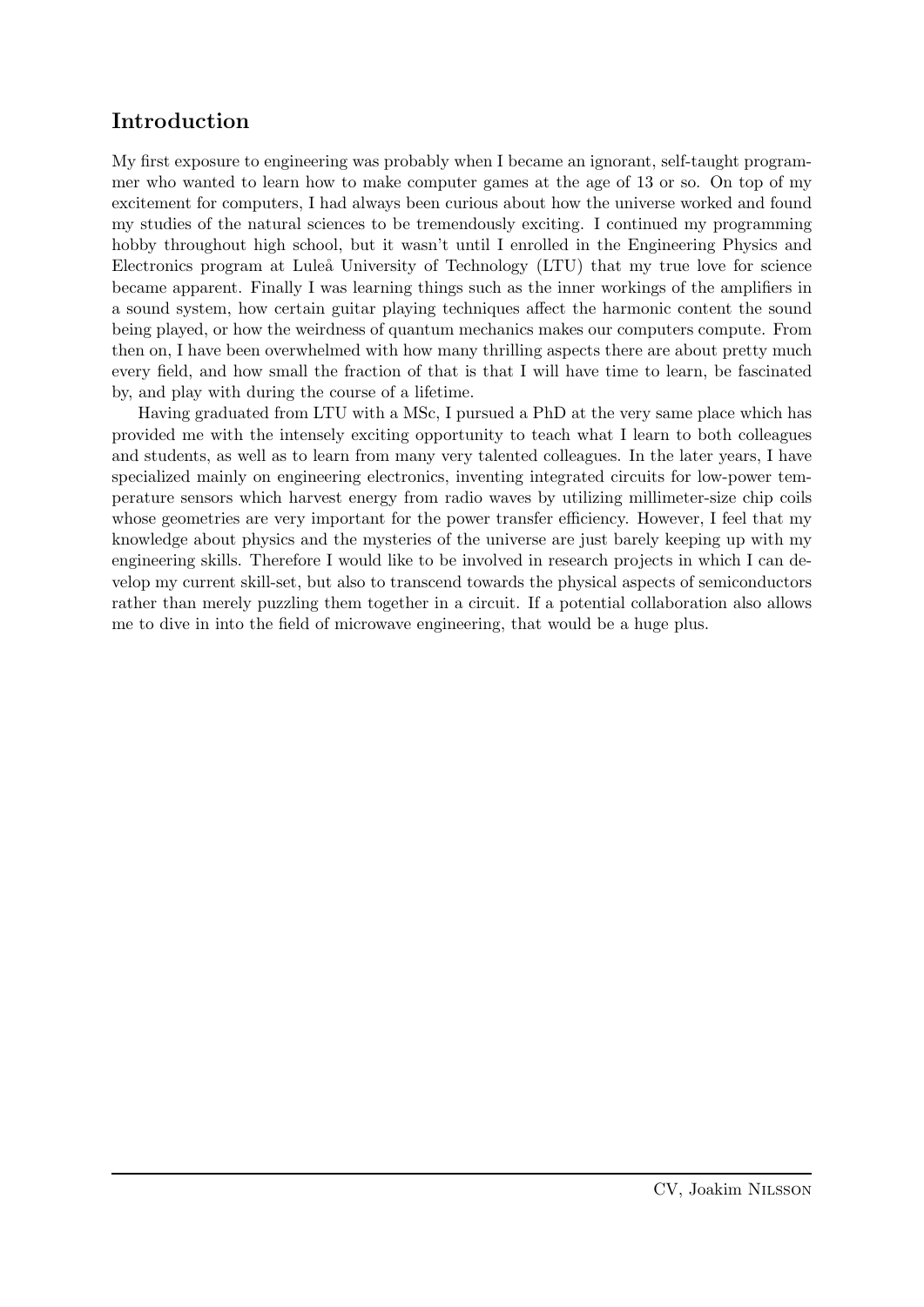#### Skills

- Electronics I have designed and evaluated a sub-15  $\mu$ W, non-SOI IC bandgap temper-ature sensor operating up to 230 °C [\[8\]](#page-7-0), a sensor made possible through a thorough understanding of semiconductor physics at elevated temperatures. I have experience with integrated and discrete circuits up to 500 MHz, in particular integrated circuit coil design for inductive links between PCB coils and chip coils [\[9\]](#page-7-1). I have designed two IC chips with Cadence Virtuoso in 350 and 180 nm. I have experience with electromagnetic simulations using FEKO. For SPICE simulations I have been using OrCAD PSpice, Cadence Spectre, LTspice, and Gnucap. I also have limited hobby-experience using GNU Archimedes for semiconductor device simulations.
- Computer skills I have been a hobbyist programmer since the age of 13. I maintain and develop the Python electronics library and utility, EPPP [\(github.com/nijoakim/eppp\)](http://github.com/nijoakim/eppp). Python is my go-to language, but I also have experience with C, C++, Java, Scala, Haskell, Prolog and MATLAB. I am a GNU/Linux enthusiast and a fanatic Vim user. I have experience programming embedded microcontrollers and FPGAs. I have experience with Microsoft's Office suite.
- Teaching I have been involved in several university courses both as a lab-tutor and as the primary lecturer. All courses I was involved with have gotten excellent course evaluations which are available upon request.
- General skills I have strong analytical and mathematical skills [\[12\]](#page-7-2). I have an IQ of 135 or more according to an IQ test organized by Mensa (FRT form A). I have broad knowledge of physics and various aspects of engineering, and I have basic skills in chemistry. I am used to working in a lab environment and I have a curiosity to understand the instruments I am working with. I am cooperative and often willing to discuss compromises when I disagree.
- Languages I am fluent in Swedish (mother tongue) and English and I speak a little French. I write well and prefer LATEX for both writing and presentations.
	- Misc. European driver's license (category B)

### Education

|               | 2014–2019   PhD in Industrial Electronics, Luleå University of Technology              |
|---------------|----------------------------------------------------------------------------------------|
|               | 2008–2013   MSc in Engineering Physics and Electrical Engineering, Luleå University of |
|               | Technology                                                                             |
| $2005 - 2008$ | Science Program, Strömbackaskolan, Piteå                                               |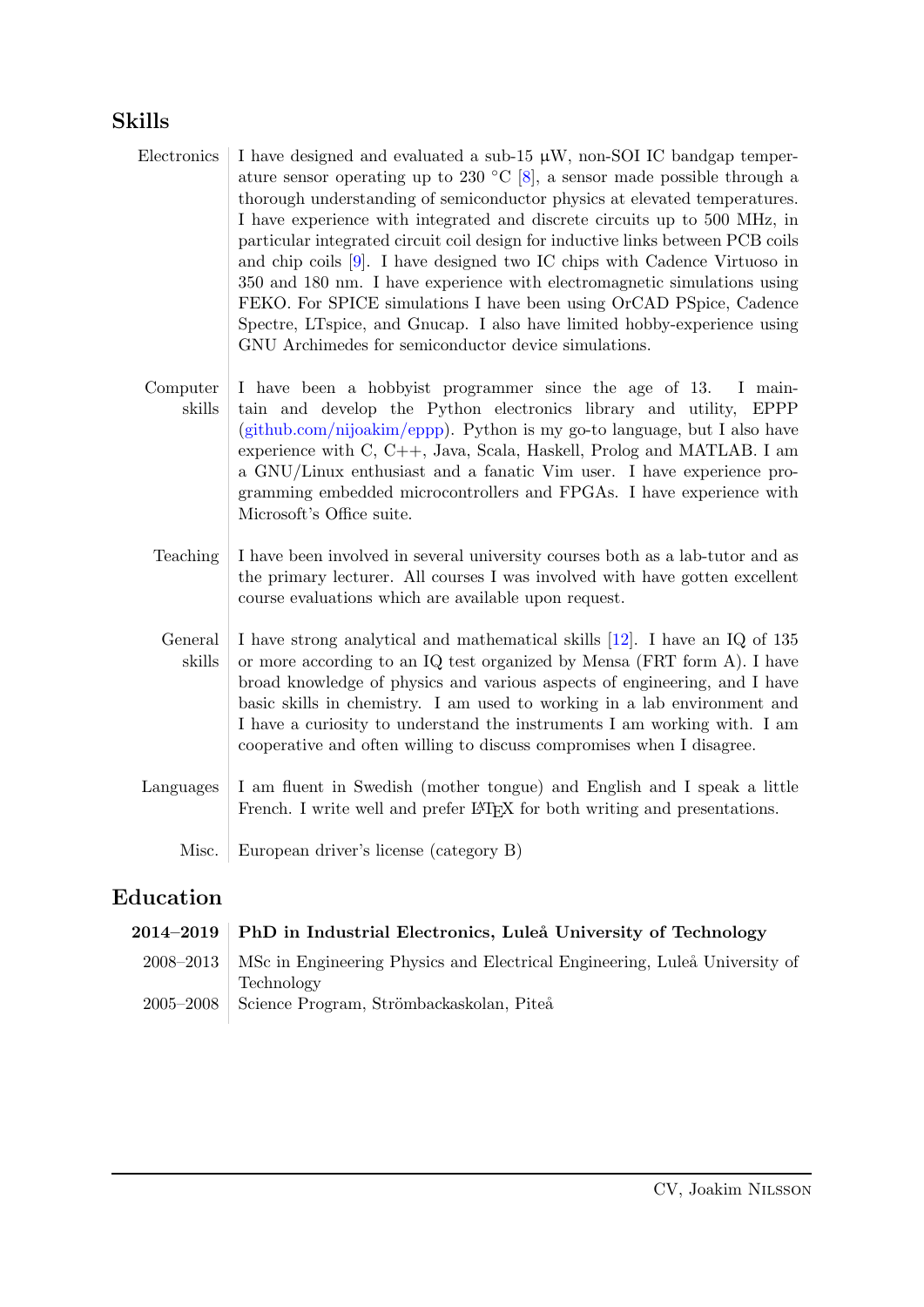## Work Experience

| 2021-present   Lecturer at Luleå University of Technology |
|-----------------------------------------------------------|
| Involved in the following courses:                        |

- Electronics [\(E0007E\)](https://www.ltu.se/edu/course/E00/E0007E/E0007E-Elektronik-1.67874?l=en&kursView=kursplan), year 2021:
	- Primary lecturer and examiner: Lectures on diodes, BJTs, MOS-FETs, op-amps, semiconductor physics, voltage regulators, basic amplifier circuits and CMOS logical circuits.
- Circuit Theory [\(E0003E\)](https://www.ltu.se/edu/course/E00/E0003E/E0003E-Elkretsteori-1.67857?l=en&kursView=kursplan), year 2020:
	- Primary lecturer and examiner: Lectures on basic component knowledge, electric circuit fundamentals and analysis methods, passive and active filters.
- Real Time Systems [\(D0003E\)](https://www.ltu.se/edu/course/D00/D0003E/D0003E-Realtidssystem-1.67663?l=en&kursView=kursplan), year 2021:
	- Primary lab tutor: Concurrent programming for real-time kernels for embedded systems.
- Declarative Languages [\(D7012E\)](https://www.ltu.se/edu/course/D70/D7012E/D7012E-Deklarativa-sprak-1.67833?l=en&kursView=kursplan), year 2021:
	- Primary lab tutor: Functional and logical programming in Haskell and Prolog.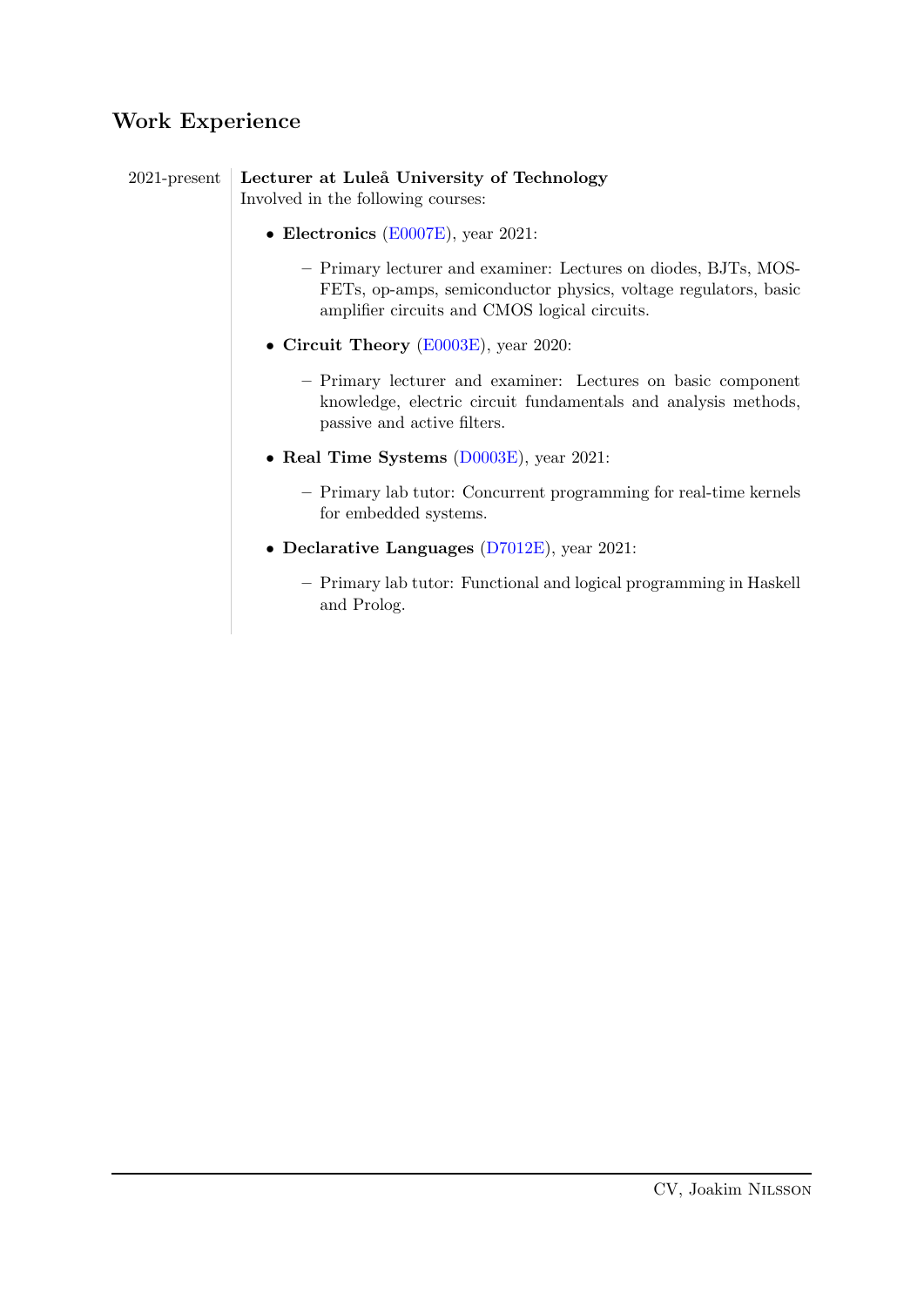#### 2019-2020 Senior research engineer at Luleå University of Technology

Research in integrated circuit design for radiation detectors for gold detection in ore in the Vinnova-funded 'SMuL' project. The work mostly includes design and testing of an IC charge amplifier in simulation and in the lab.

Involved in the following courses:

- Electronics [\(E0007E\)](https://www.ltu.se/edu/course/E00/E0007E/E0007E-Elektronik-1.67874?l=en&kursView=kursplan), year 2020:
	- Primary lab tutor: SPICE simulations and labs on op-amps, voltage regulators and basic amplifiers.
	- Lecturer: Lectures on MOSFET fundamentals as well as example exam assignments.
	- Design and grading of exams.
- Electronic Systems [\(E7030E\)](https://www.ltu.se/edu/course/E70/E7030E/E7030E-Elektroniksystem-1.160882?l=en&kursView=kursplan), year 2019:
	- Lecturer: Lectures on Analog-to-Digital and Digital-to-Analog converters.
- Fundamentals of Electrical Engineering [\(E0013E\)](https://www.ltu.se/edu/course/E00/E0013E/E0013E-Grundkurs-i-elektroteknik-1.67890?l=en&kursView=kursplan), year 2019:
	- Primary lab tutor: SPICE simulations of basic electronic circuits.
- Real Time Systems [\(D0003E\)](https://www.ltu.se/edu/course/D00/D0003E/D0003E-Realtidssystem-1.67663?l=en&kursView=kursplan), year 2020:
	- Primary lab tutor: Concurrent programming for real-time kernels for embedded systems.
- Declarative Languages [\(D7012E\)](https://www.ltu.se/edu/course/D70/D7012E/D7012E-Deklarativa-sprak-1.67833?l=en&kursView=kursplan), year 2020:
	- Primary lab tutor: Functional and logical programming in Haskell and Prolog.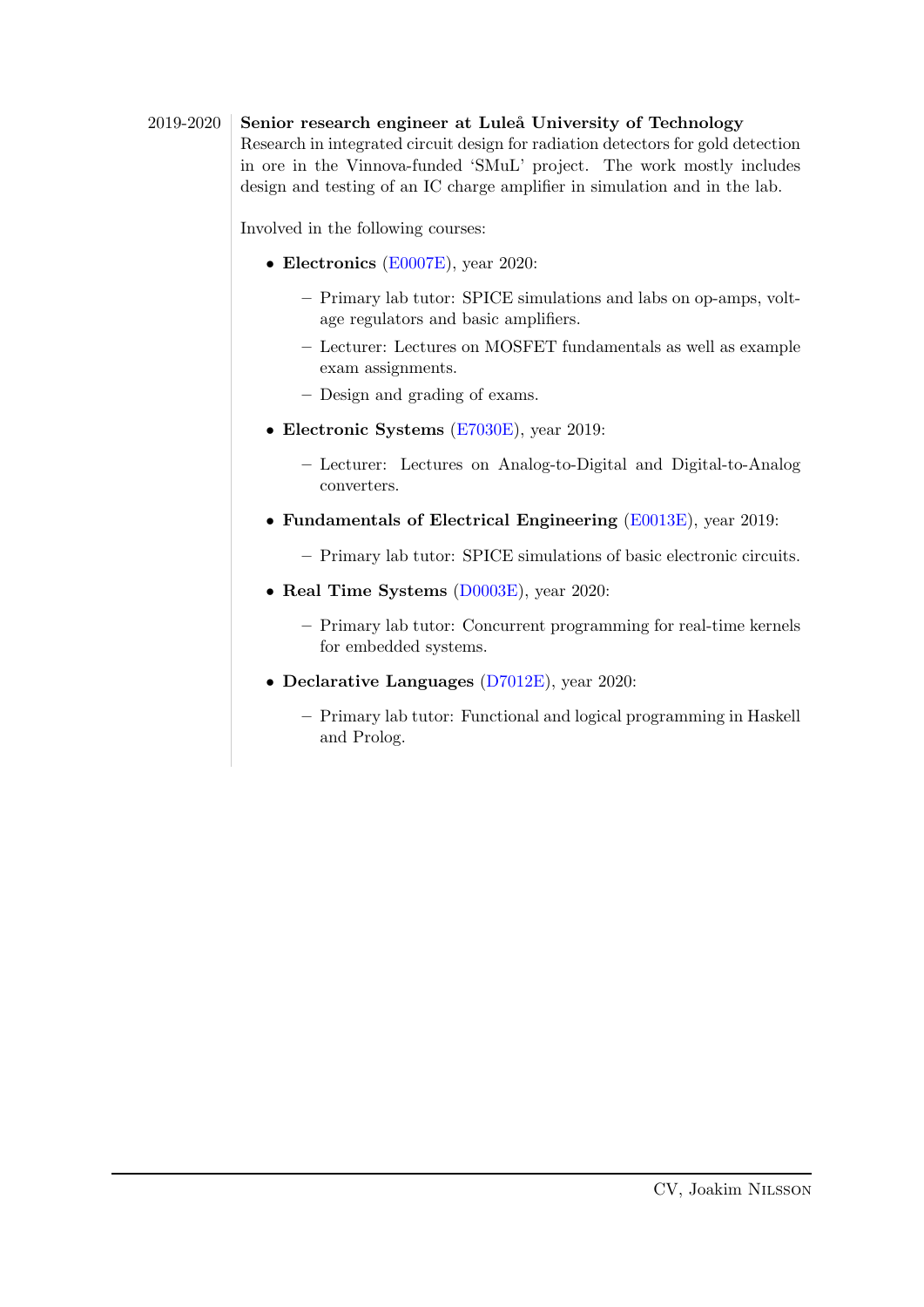#### $2014-2019$  PhD student at Luleå University of Technology

Research in wireless, low-power, high-temperature sensors for monitoring of power semiconductors. The main research outcomes are:

- IC coil geometries optimized for light loads and high power transfer effiency [\[9\]](#page-7-1) with measurements on manufactured ICs;
- Design methodology for maximal Q factor for IC fuse-trimmable capacitors [\[12\]](#page-7-2); and
- A low-power, high-temperature IC temperature sensor [\[8\]](#page-7-0).

Responsible for the microelectronics lab, making sure that equipment and components are available and that instruments work, in particular the Delvotec 5410 wedge bonder.

Involved in the following courses:

- Electronic Design [\(E7009E\)](https://www.ltu.se/edu/course/E70/E7009E/E7009E-Elektronikkonstruktion-1.67921?kursView=kursplan&l=en), years 2016 and 2017:
	- Primary lecturer: Lectures on SPICE simulators, noise, distortion, feedback, audio amplifiers, heat, reliability, DC–DC converters, ADCs and DACs.
	- Primary lab tutor: SPICE simulations and labs with the objective of constructing an audio amplifier.
- Electronics II [\(E7014E\)](https://www.ltu.se/edu/course/E70/E7014E/E7014E-Elektronik-II-1.67923?kursView=kursplan&l=en), year 2016:
	- Primary lab tutor: SPICE simulations and labs on differential amplifiers, cascodes, filters, oscillators and high-frequency circuits.
	- Lecturer: Lecture on multivibrators.
- Electronics [\(E0007E\)](https://www.ltu.se/edu/course/E00/E0007E/E0007E-Elektronik-1.67874?l=en&kursView=kursplan), years 2013, 2014, 2015, 2016:
	- Primary lab tutor: SPICE simulations and labs on op-amps, voltage regulators and basic amplifiers.
	- Lecturer: Lectures on MOSFET fundamentals as well as example exam assignments.

#### 2013 Research engineer at Luleå University of Technology

Code optimization and data visualization for the 'EISCAT' EU project, with the goal of developing antenna arrays for stratosphere radar applications. The main part of the code optimization was rewriting MATLAB code into C code in order to speed it up.

Lab tutor in Circuit Theory [\(E0003E\)](https://www.ltu.se/edu/course/E00/E0003E/E0003E-Elkretsteori-1.67857?kursView=kursplan&l=en), teaching in SPICE simulations of basic electric circuits.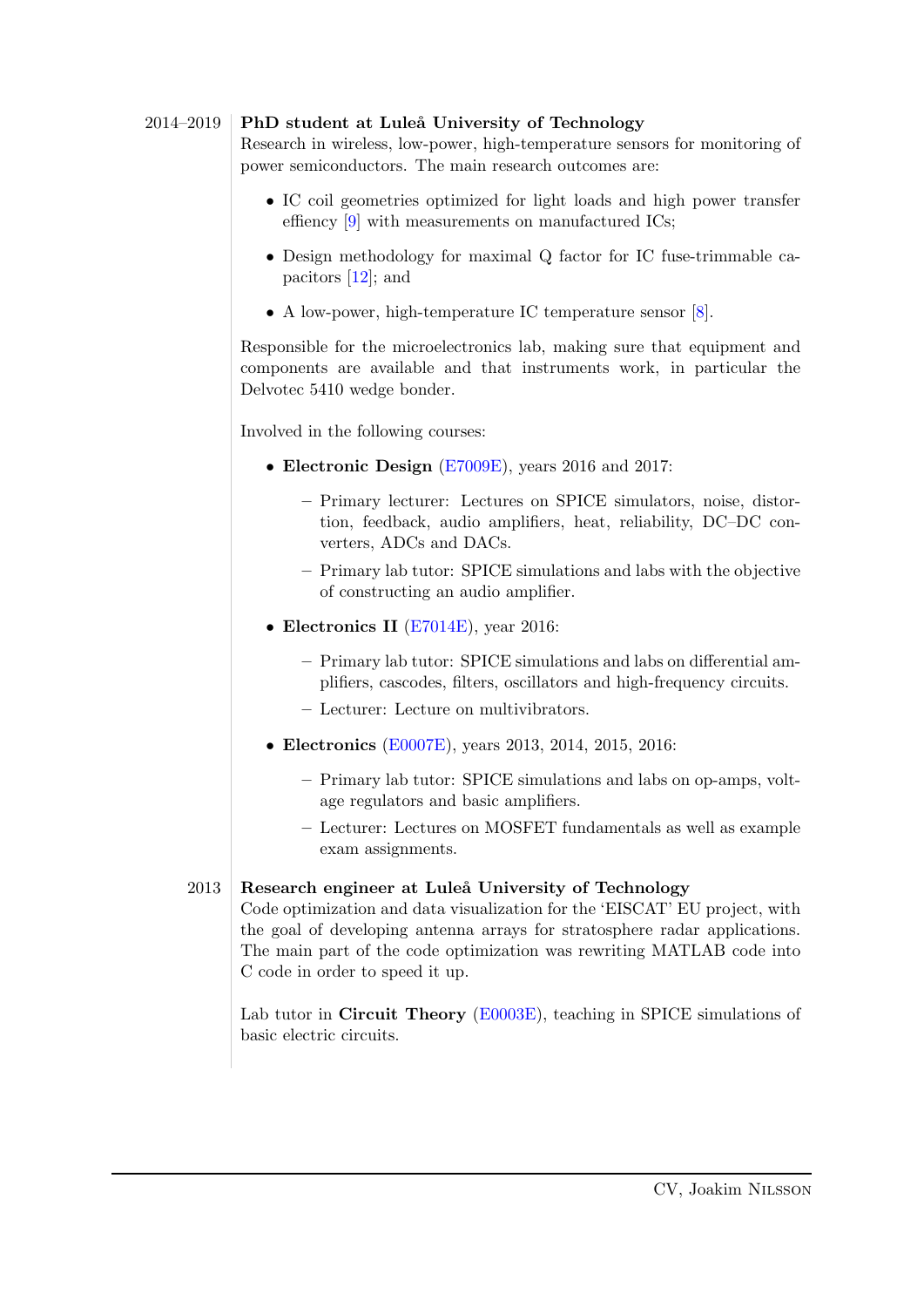| 2013          | Summer intern at Luleå University of Technology<br>Programming Internet-enabled wireless sensor nodes for the 'I <sup>2</sup> Mine' EU<br>project. The sensor nodes are placed onto rock bolts in mines to issue warn-<br>ing signals of when a cavity may be about to collapse. |
|---------------|----------------------------------------------------------------------------------------------------------------------------------------------------------------------------------------------------------------------------------------------------------------------------------|
| 2012-2013     | Lab tutor at Luleå University of Technology<br>Tutoring the following courses:                                                                                                                                                                                                   |
|               | • Digital Design $(D0011E)$ , year 2013:                                                                                                                                                                                                                                         |
|               | - Digital design in VHDL with the final project being a simple MIPS<br>processor design.                                                                                                                                                                                         |
|               | • Object Oriented Programming and Design (D0010E), year 2013:                                                                                                                                                                                                                    |
|               | - Object oriented programming in Java.                                                                                                                                                                                                                                           |
|               | • Microcomputer Engineering $(D0013E)$ , year 2012:                                                                                                                                                                                                                              |
|               | - MIPS assembly programming.                                                                                                                                                                                                                                                     |
| 2010-2012     | Summer intern at SCA Packaging, Munksund<br>Testing and maintenance of the fire protection and ventilation systems.                                                                                                                                                              |
| 2008          | Summer intern at Kappa Kraftliner, Piteå<br>Conducting analysis of different liquids in a paper production process in<br>order to determine concentrations of certain substances.                                                                                                |
| 2007, 2009    | Summer intern at Kappa Kraftliner, Piteå<br>Various maintenance jobs in an industrial paper production environment.                                                                                                                                                              |
| $2005 - 2006$ | Summer intern at Hifton, Hemmingsmark<br>Various maintenance jobs as caretaker of the Hifton premises.                                                                                                                                                                           |

## Publications and Theses

<span id="page-6-2"></span><span id="page-6-1"></span><span id="page-6-0"></span>

| 2021 | $\left\lceil 13\right\rceil$ | Joakim Nilsson, Johan Borg, and Jonny Johansson. Load-<br>dependent power transfer efficiency for on-chip coils. Ana-<br>log Integrated Circuits and Signal Processing, Jul 2021                                                                                                                                                  |
|------|------------------------------|-----------------------------------------------------------------------------------------------------------------------------------------------------------------------------------------------------------------------------------------------------------------------------------------------------------------------------------|
| 2020 | $\left[10\right]$            | Niklas Karvonen, Joakim Nilsson, Denis Kleyko, and Lara Lorna<br>Low-power classification using FPGA—an approach<br>Jiménez.<br>based on cellular automata, neural networks, and hyperdimensional<br>computing. In 2019 18th IEEE International Conference On Ma-<br>chine Learning And Applications (ICMLA), pages 370-375, 2019 |
| 2019 | 11                           | Wireless High-Temperature Monitoring<br>Joakim Nilsson.<br>of Power Semiconductors—A Single-Chip Approach. Doc-<br>toral thesis, Luleå University of Technology, 2019                                                                                                                                                             |